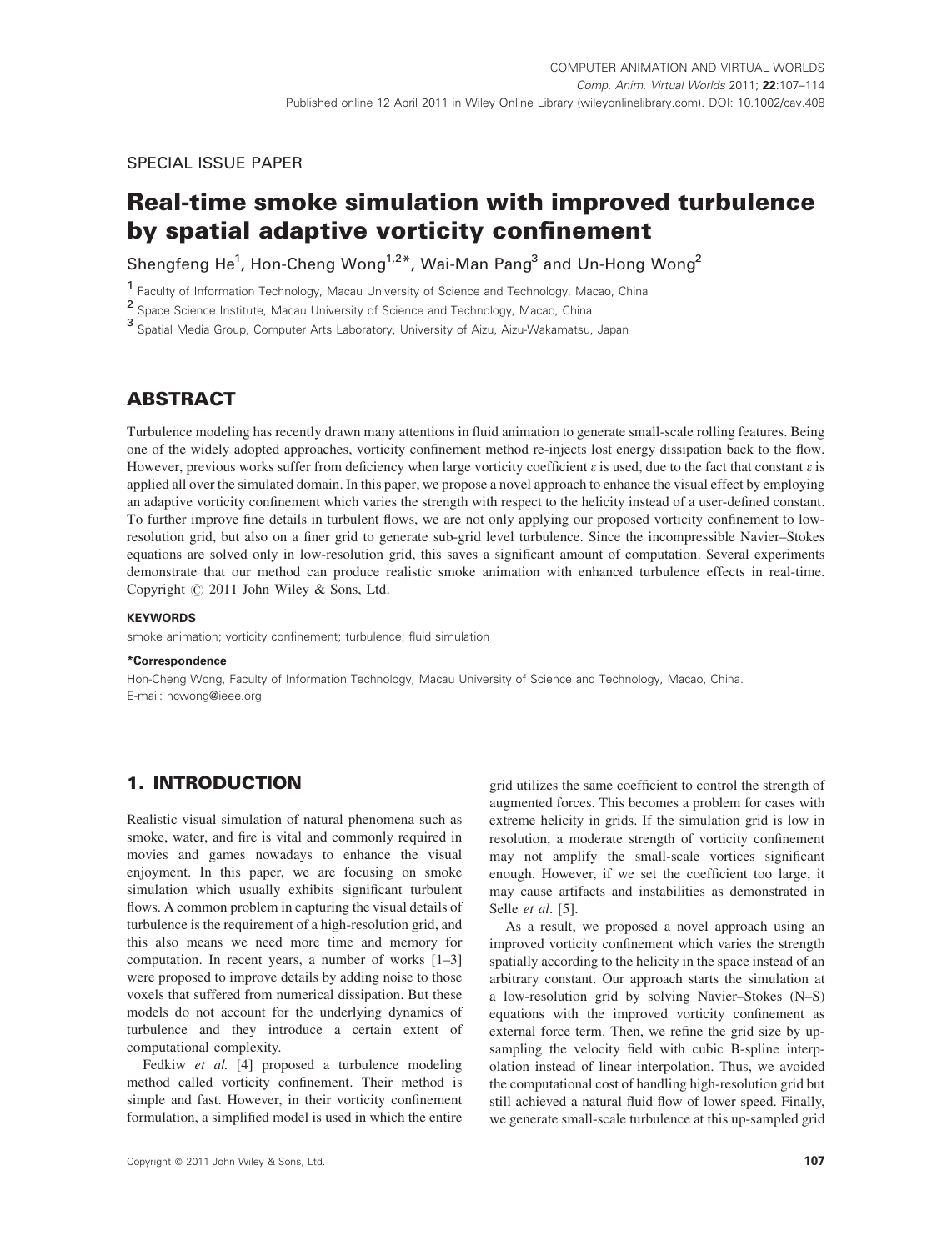with improved vorticity confinement again, so that a highresolution smoke animation with turbulence details can be obtained efficiently. In summary, our work has the following characteristics:

- An improved vorticity confinement method is introduced to enhance reality of turbulence effects in smoke. Our formulation takes helicity into account to vary the strength of confinement spatially, in contrast to a single coefficient for the whole space.
- Multi-scale scheme is used to generate a high-resolution flow from low-resolution simulation with cubic B-spline interpolation.
- A simple, fast, and high quality procedural turbulence model in real-time.

The rest of the paper is organized as follows: a brief overview of related work is presented in Section 2. The proposed vorticity confinement method is detailed in Section 3. The multi-scale scheme used is explained in Section 4. Experimental results are presented in Section 5. We conclude our work and give our future work in Section 6.

# 2. RELATED WORK

Numerous studies have been proposed since the seminal work on fluid simulation for computer graphics was carried out by Stam [6], who introduced an unconditionally stable semi-Lagrangian advection method. Considering there is a large number of papers on fluid simulation for computer graphics, only recent studies closely related to our work are reviewed here. We refer the reader to a recent book by Bridson [7] for a more comprehensive review.

The three-dimensional (3D) N–S equations were first used by Foster and Metaxas [8] for smoke simulation. Fedkiw et al. [4] modified the vorticity confinement method [9] to amplify small-scale vortices lost due to the numerical dissipation. Although these grid-based techniques [4,6,8] can provide interesting visual results, their development is prohibited by the amount computational power available. As a consequence, techniques [1–3] based on procedural synthesis were developed to add details to these simulations with noise.

Moreover, methods for generating a higher resolution result from a lower resolution simulation are getting considerable concern. Nielsen et al. [10] developed a method by using low-resolution input simulations to guide higher-resolution ones where details are added. Yoon et al. [11] utilized the vortex particle method [5] to generate the vorticity field, which are then procedurally synthesized with the flow fields obtained from the incompressible N–S solver to improve sub-grid visual details. Lentine *et al.* [12] presented a speedup technique for simulating detailed fluids by generating a divergence-free velocity field on a coarse grid. Zhao et al. [13] proposed a scheme utilizing random forcing in turbulence integration to enhance an existing fluid simulation with controllable turbulence. Although the above mentioned methods achieved visually compelling results while keeping the performance, the dynamical nature of turbulent flows such as helicity [14,15], which is an important quantity in the physics of coherent structure and turbulence [16], was not considered. In this paper, we will propose a new algorithm considering helicity in the simulation process.

Our schematic pipeline shown in Figure 2 is similar to Yoon et al.'s [11] method in spirit, but we employ the proposed adaptive vorticity confinement instead of the vortex particle method [5] to generate the vorticity field and use the cubic B-spline interpolation [17] to up-sample the grid. Then the small-scale turbulence is generated with the proposed confinement from this up-sampled grid.

# 3. SPATIAL ADAPTIVE VORTICITY CONFINEMENT

In this section, we briefly review the incompressible N–S equations and the vorticity confinement first. Then, we introduce a spatial adaptive vorticity confinement method for incompressible flows.

### 4. INCOMPRESSIBLE NAVIER– STOKES EQUATIONS

For the sake of efficiency, fluids are commonly assumed to be inviscid and incompressible in computer animation, so most of the simulations are based on the incompressible N– S equations [7]. N–S equations describe the motion of fluid flow through the change of velocity <sup>u</sup> over position and time step t.

$$
\frac{\partial \mathbf{u}}{\partial t} = -\mathbf{u} \cdot \nabla \mathbf{u} - \frac{1}{\rho} \nabla p + f \tag{1}
$$

$$
\nabla \cdot \mathbf{u} = 0 \tag{2}
$$

where **u** denotes the velocity and p is the pressure,  $\rho$  is the mass density, and f represents the external forces such as gravity or user input forces. The numerical methods for solving the incompressible N–S equations can be found in Ref. [7].

# 5. VORTICITY CONFINEMENT

Fedkiw et al. [4] improved the vorticity confinement [9], by introducing the mesh size  $h$ , to guarantee the computational consistency with mesh refinement. Their method successfully recovered the small-scale rolling details of fluids on a coarse grid. The vorticity confinement is considered as the external force that adds to the velocity in Eq. (1) in every time step. For incompressible flows, the vorticity  $\omega$  can be obtained by calculating the curl of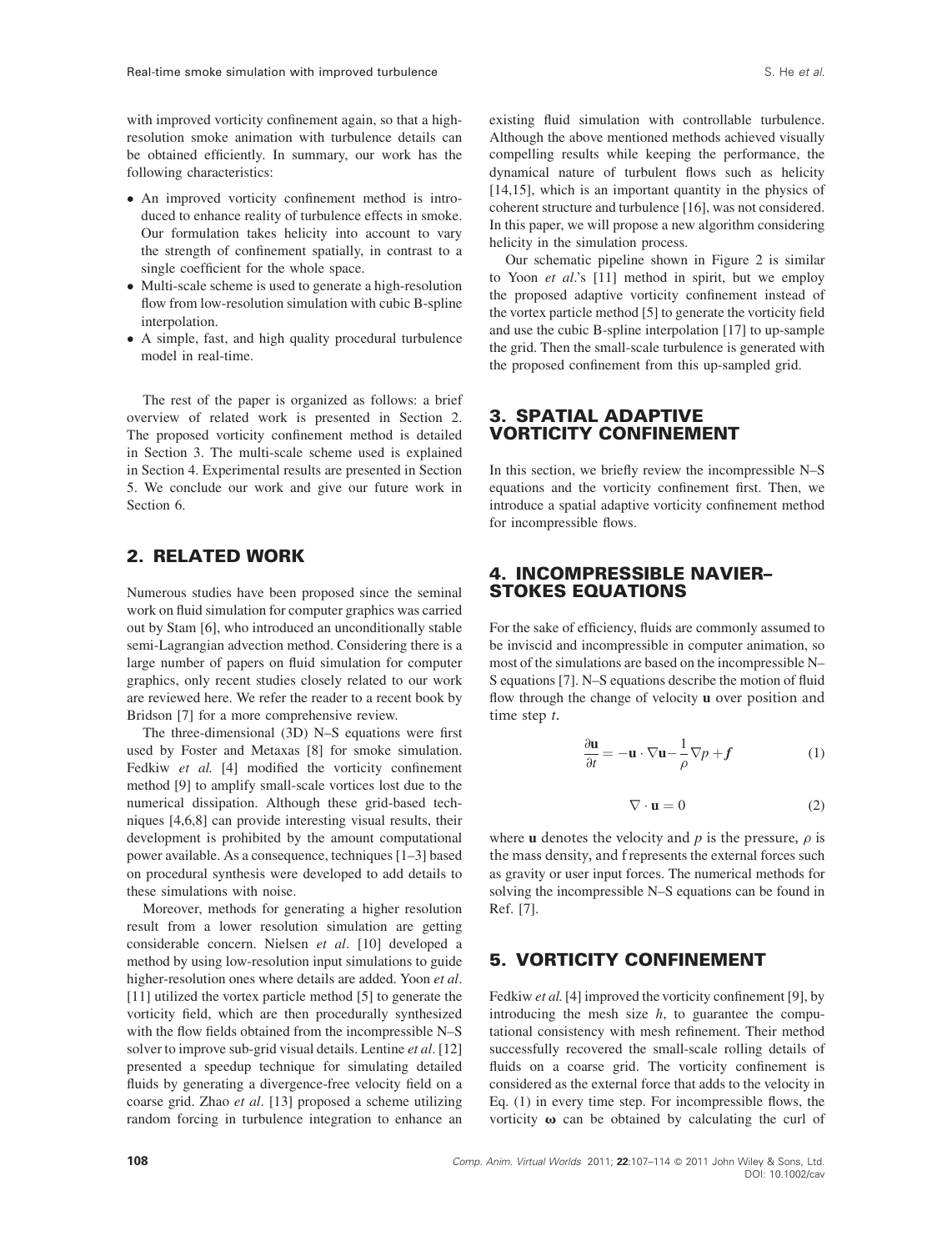velocity field u:

$$
\omega = \nabla \times \mathbf{u} \tag{3}
$$

The normalized vorticity location vector N can be obtained by normalizing the gradient of  $|\omega|$ :

$$
\mathbf{N} = \frac{\nabla |\omega|}{|\nabla |\omega||} \tag{4}
$$

The confinement force is computed as follows [4]:

$$
f_{\text{conf}} = \varepsilon h(\mathbf{N} \times \omega) \tag{5}
$$

where  $\varepsilon$  is the coefficient that controls the strength of the confinement by the user, and  $h$  is the mesh size.

## 6. SPATIAL ADAPTIVE VORTICITY CONFINEMENT FOR INCOMPRESSIBLE FLOW

As we mentioned in Section 1, large  $\varepsilon$  may cause artifacts and instabilities [5]. This is due to the fact that the important description of turbulence—helicity, was not considered in the simulation process.

The helicity is defined as [14,15]:

$$
H = \int \mathbf{u} \cdot \omega \, \mathrm{d}V \tag{6}
$$

It is a conserved quantity and unchanged in incompressible flows. It measures the amount of rotation of a fluid rotating around an axis that is parallel to the main flow direction. Helicity density is defined as the dot product of the velocity vector and the vorticity vector. Both helicity and helicity density are pseudoscalar quantities which admit different signs showing the direction of rotation of the fluid (either clockwise or counter-clockwise). By taking account the helicity, we expect to handle the flow rolling details better with a spatially varying confinement coefficient.

Inspired by Robinson's [18] work, which carried out dimensional analysis to get a modified vorticity confinement with the strength that varies with helicity for compressible flows. We adopted his method to develop an adaptive vorticity confinement for incompressible flows. We factor  $|\omega|$  out from Eq. (5) and replace  $\varepsilon$  with  $\varepsilon |\mathbf{u}|$ :

$$
f_{\text{conf}} = \varepsilon h|\mathbf{u}||\omega| \left(\mathbf{N} \times \frac{\omega}{|\omega|}\right) \tag{7}
$$

Since the unit of  $|u||\omega|$  has the dimension of a helicity, after performing dimensionalization, we can arrange Eq. (7) to make the confinement proportional to the helicity:

$$
f_{\text{conf}} = \varepsilon_{\text{h}} h | \mathbf{u} \cdot \omega | \left( N \times \frac{\omega}{|\omega|} \right) \tag{8}
$$

where  $\varepsilon_h$  is a true dimensionless parameter. Now the strength of the vorticity confinement depends not only on the mesh size  $h$ , but also on helicity. As a result, the effect of the rotation of a fluid is included when generating small rolling details. We demonstrate the effect of this adaptive vorticity confinement in Figure 4, from which we can find that the vorticity field generated with the vorticity confinement in Ref. [4] has a wider spreading while the one generated with the adaptive vorticity confinement gives a more realistic pattern.

# 7. MULTI-SCALE FLUID **SYNTHESIS**

A multi-scale scheme is used to synthesize a highresolution fluid to ensure the quality of the visual effect while keeping the performance. This is achieved by solving the N–S equations in a low-resolution grid and enhance the sub-grid details by blending the high-resolution vorticity field obtained from the up-sampled velocity. The proposed adaptive vorticity confinement is applied when getting the velocity and vorticity fields.

# 8. UP-SAMPLING BY CUBIC B-SPLINE INTERPOLATION

To achieve a large-scale fluid flow efficiently, the velocity field is obtained by solving the N–S equations in a low-



Figure 1. Rising smoke passing through cylinders: simulation sequence of a  $128 \times 128 \times 128$  grid up-sampled from a  $64 \times 64 \times 64$ coarse grid using the adaptive vorticity confinement proposed in this paper. The smoke was rendered by ray-marching at 39.3 frames per second.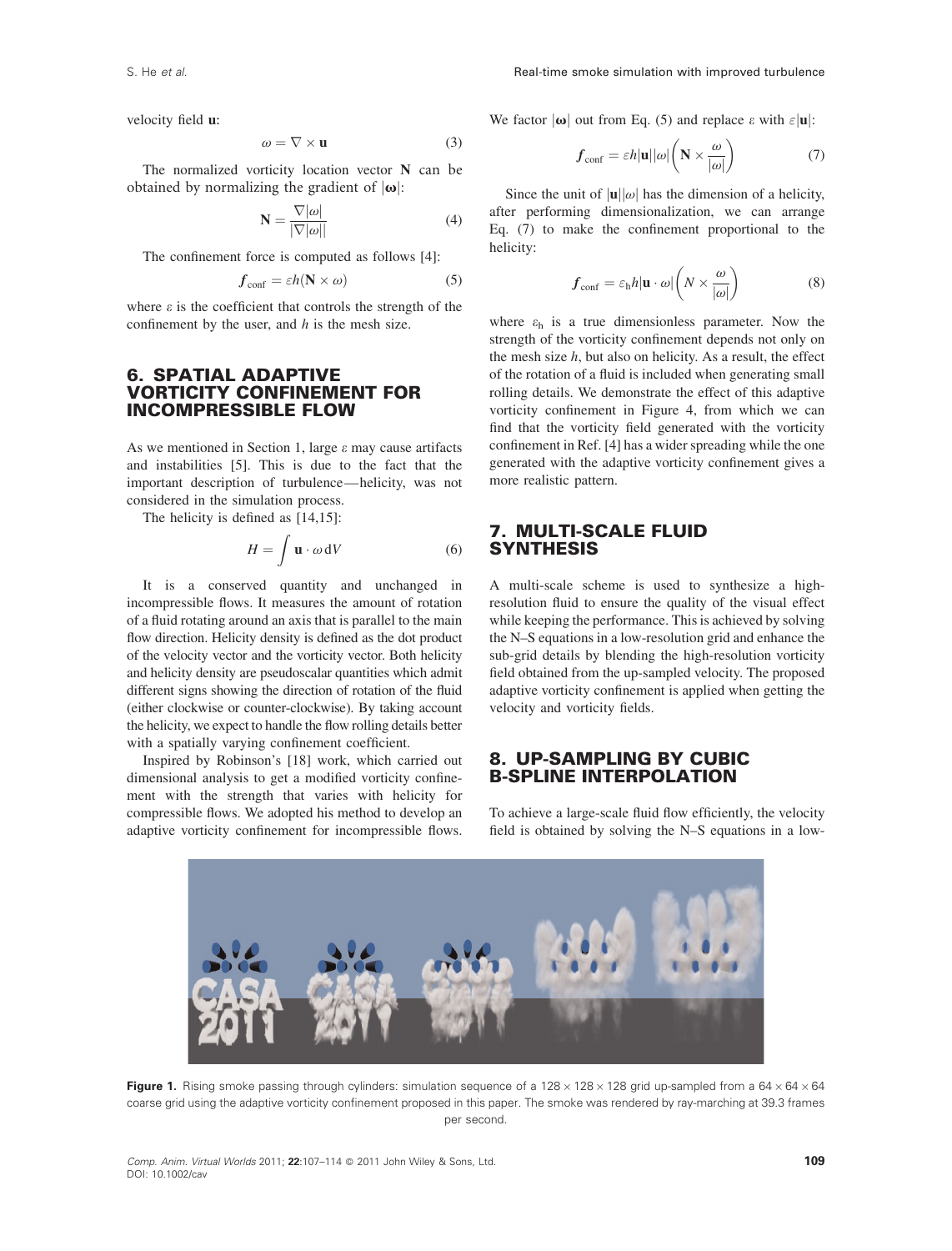

Figure 2. The schematic pipeline of our approach.

resolution grid. And then the low-resolution velocity field is up-sampled with a high-resolution grid. In this process, a simple interpolation method such as trilinear interpolation is not accurate enough to provide satisfactory visual results. For example, when we amplified the velocity field more than two times, the appearance of the up-sampled fluid became blurry (see Figure 5). As a result, we used the cubic B-spline interpolation [17] for the up-sampling process. Cubic B-spline interpolation is considered as one of the simplest interpolation methods to achieve true continuity values from the data points.

# 9. VORTICITY FIELD **GENERATION**

In practice we found that only up-sampled the lowresolution velocity field with the adaptive vorticity confinement still resulted in blurry and unrealistic smoke turbulence. Our method, therefore, starts with a low resolution simulation using the MacCormack approach [19] to solve the dynamics of laminar flow, then we apply the adaptive vorticity confinement the first time on this low resolution grid to re-inject turbulence into the main flow. Based on this, we up-sample the velocity field to increase its resolution and apply once again the adaptive vorticity confinement to extensively improve small-scale details. Notice that our approach will not down-sample the highresolution flow back to low-resolution one. Therefore, this two-scale approach helps to minimize the computational cost while at the same time increases the visual quality of small-scale turbulence. In addition, blending the vorticity field directly to the up-sampled velocity field is also found to cause significant noise which is undesirable. Thus, in step 6 of the following list, a smooth procedure is introduced to average the vorticity magnitude for every grid by its neighbors to avoid this problem. The following lists the major steps of our approach to simulate and visualize the smoke dynamics:

- 1: Advection of <sup>u</sup> using MacCormack method
- 2: Apply the adaptive vorticity confinement to u
- 3: Pressure projection



Figure 3. A comparison of (top) the vorticity confinement in Ref. [4] and (bottom) the adaptive vorticity confinement proposed in this paper. The figures at the top, from left to right were created with  $\varepsilon = 0.4$ ,  $\varepsilon = 0.7$ , both with buoyancy force, and  $\varepsilon = 0.7$ without buoyancy force. The figures at the bottom, from left to right were created with  $\varepsilon_h = 0.04$ ,  $\varepsilon_h = 0.07$ , both with buoyancy force, and  $\varepsilon_h = 0.07$  without buoyancy force.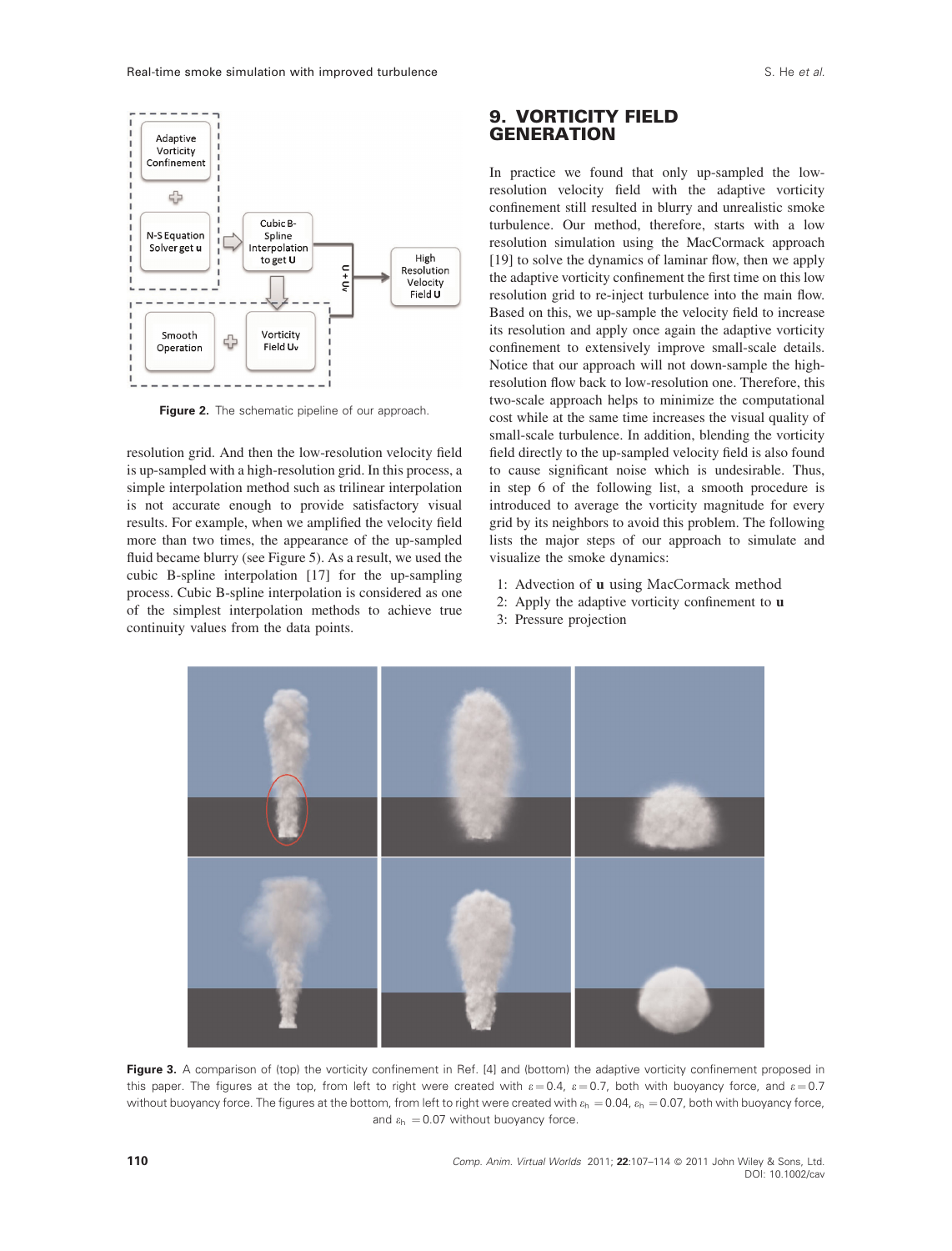

Figure 4. A quantitative comparison of the 2D vorticity fields of (left) the vorticity confinement in Ref. [4] and (right) the adaptive vorticity confinement proposed in this paper. Reddish brown lines indicate direction and their length representing magnitude.

- 4: Up-sample u to U by the cubic B-spline interpolation
- 5: Generate  $U_{\text{vorticity}}$  by the adaptive vorticity confinement
- 6: Smoothing operation of U<sub>voritcity</sub>
- 7:  $\mathbf{U} = \mathbf{U} + \mathbf{U}_{\text{vorticity}}$
- 8: Advection of D using MacCormack method
- 9: Render the density data D
- 10: Go to step 1

Here, u and <sup>U</sup> are the velocity field in low and high resolution, respectively.  $U_{\text{vorticity}}$  is the vorticity field generated from U, while D represents the density field of the smoke.

# 10. EXPERIMENTAL RESULTS

Experiments were performed on a PC with Intel Core i7 CPU, 4GB RAM, and NVIDIA GeForce GTX 480 graphics card. Our simulation was implemented with CUDA working on GPU entirely. We have used the MacCormack method [19] for advection term, Jacobi iteration [20] for solving the linear system, and raymarching [21] for rendering. Figure 1 shows the simulation sequence of a rising smoke passing through cylinders. The words 'CASA 2011' were composed by smoke which rises due to the buoyancy force and hits the cylinders. This simulation was executed in real-time. Figure 3 demonstrates the improvement of visual effects by our



Figure 5. A comparison of (left) linear interpolation and (right) cubic B-spline interpolation. This example is a 256  $\times$  256  $\times$  256 simulation with a  $64 \times 64 \times 64$  coarse grid rendered by ray-casting.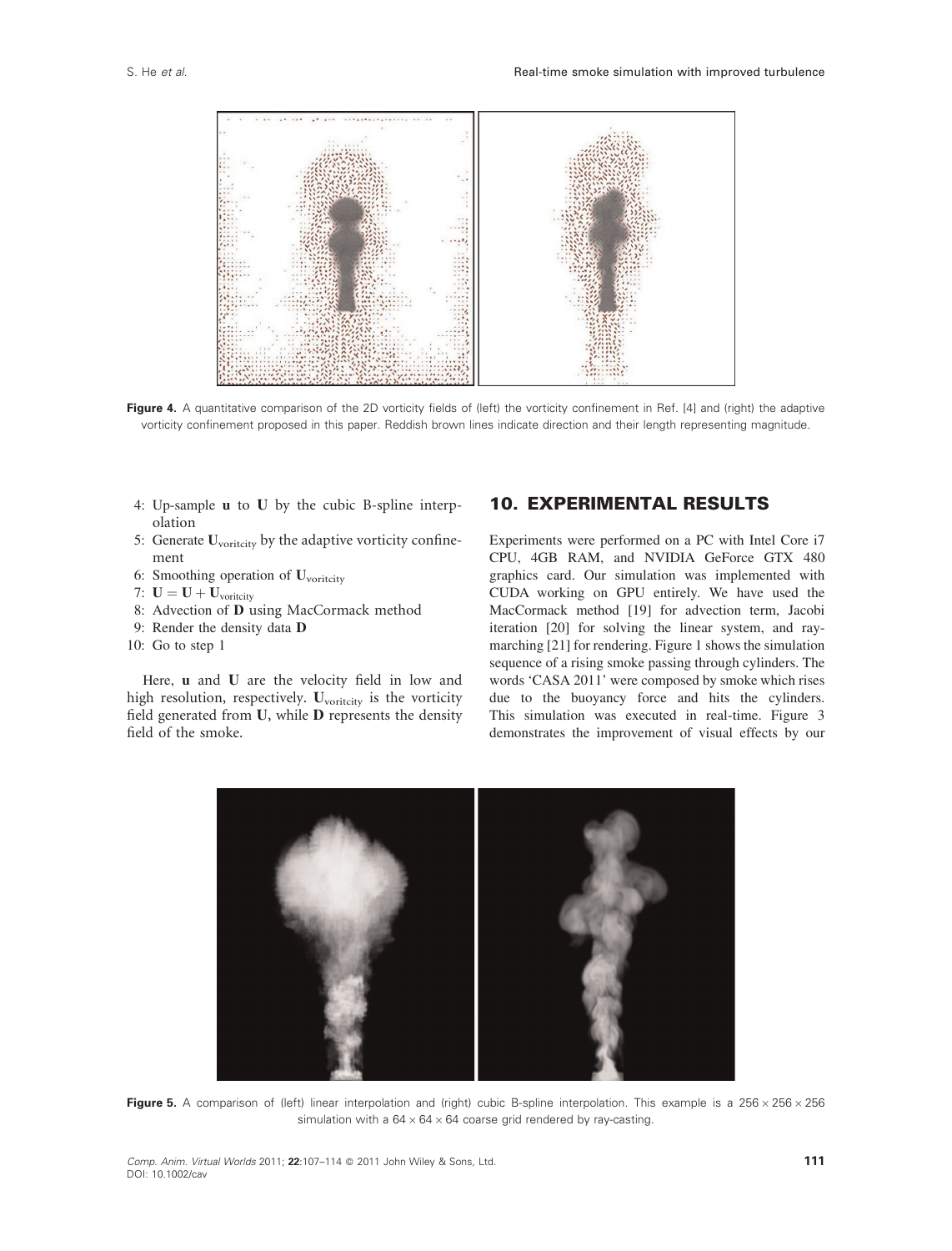

Figure 6. A comparison of (top) the simulation without multi-scale method and (bottom) with multi-scale method, using different grid resolutions. The figures at the top, from left to right: a  $64 \times 64 \times 64$  base simulation without using vorticity confinement, a  $64 \times 64 \times 64$ simulation, and a  $128 \times 128 \times 128$  simulation, both using the adaptive vorticity confinement. The figures at the bottom, from left to right: a 128  $\times$  128  $\times$  128 simulation with a 32  $\times$  32  $\times$  32 coarse grid, a 128  $\times$  128  $\times$  128 simulation with a 64  $\times$  64  $\times$  64 coarse grid, and a  $256 \times 256 \times 256$  simulation with a  $128 \times 128 \times 128$  coarse grid.

method. Though the visual effects do not have large difference at small  $\varepsilon$ , when  $\varepsilon$  increases, the smoke using the vorticity confinement in Ref. [4] becomes falling apart as indicated at the red ellipse. The adaptive vorticity confinement can fix this problem quite well. In an extreme case, the figures at the last column show the difference of these two methods clearly. These two simulations are without buoyancy force but upward force at the smoke generation position. The simulation with the vorticity confinement spreads the smoke far apart, and the simulation with the adaptive vorticity confinement makes the smoke stay together. Figure 6 compares the results with and without multi-scale method. Simulations without using the multi-scale method are not able to represent the chaotic effect of smoke when flowing around a sphere. In contrast, the smoke looks more chaotic and turbulent in the multiscale case.

Our method can simulate fine smoke phenomena in realtime. Table 1 provides the performance information. Targeting on the same grid resolution, for example, a  $128 \times 128 \times 128$ simulation, our method achieved around two times speedups than the one with the vorticity confinement in Ref. [4] and even provided better visual effects. The simulations using different grid resolutions are shown in Figure 6.

Table 1. A performance comparison of the vorticity confinement in Ref. [4] and the adaptive vorticity confinement using different grid resolutions.

| Method         | Coarse resolution           | Target resolution           | Time step<br>(minutes) | Time<br>(frames per second)<br>(simulation) | Time<br>(frames per second)<br>(including rendering) |
|----------------|-----------------------------|-----------------------------|------------------------|---------------------------------------------|------------------------------------------------------|
|                |                             |                             |                        |                                             |                                                      |
| Adaptive VC    | $32 \times 32 \times 32$    | $128 \times 128 \times 128$ | 15.6                   | 63.9                                        | 43.4                                                 |
| Adaptive VC    | $64 \times 64 \times 64$    | $128 \times 128 \times 128$ | 18.5                   | 54.0                                        | 39.3                                                 |
| VC in Ref. [4] |                             | $256 \times 256 \times 256$ | 301.3                  | 3.32                                        | 3.0                                                  |
| Adaptive VC    | $64 \times 64 \times 64$    | $256 \times 256 \times 256$ | 119.5                  | 8.4                                         | 7.6                                                  |
| Adaptive VC    | $128 \times 128 \times 128$ | $256 \times 256 \times 256$ | 142.7                  | 7.01                                        | 6.6                                                  |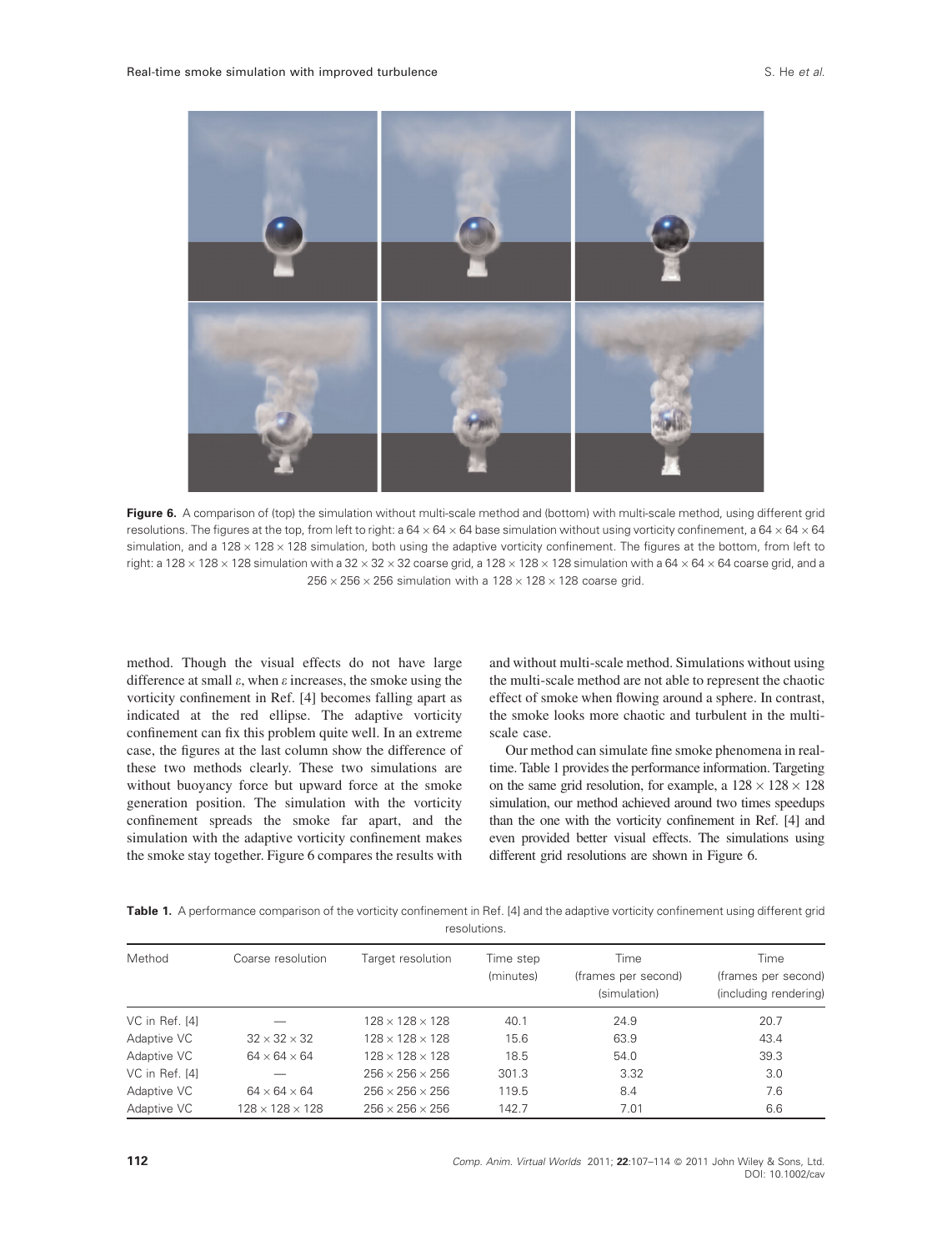# 11. CONCLUSIONS AND FUTURE WORK

In this paper, we proposed a novel approach to produce highly turbulent flows in real-time smoke simulation using an adaptive vorticity confinement method considering the helicity. The strength of the confinement varies with respect to the helicity. Experimental results show that after up-sampling the velocity field from a low-resolution grid by cubic B-spline interpolation, we are able to achieve a high quality smoke by blending the vorticity field obtained by the adaptive vorticity confinement from a high-resolution grid. Compared with others noise based turbulence models [1–3], our method is fast, straightforward and easy to implement. Moreover, we can get highly turbulent visual effects. We can simulate smoke phenomena in a finer-resolution grid at interactive frame rates.

In our future work, we will try to extend our confinement approach to dynamic vorticity confinement where the strength of the confinement term is computed without any need for an arbitrary constant. We are also interested in improving performance of our simulation. Applying our model to a real interactive application is also one of our goals.

#### ACKNOWLEDGEMENTS

This work is supported by the Science and Technology Development Fund of Macao SAR (03/2008/A1) and the National High-Technology Research and Development Program of China (2010AA122205). Special thanks to anonymous reviewers for their constructive comments on the paper.

# **REFERENCES**

- 1. Schechter H, Bridson R. Evolving sub-grid turbulence for smoke animation. In Proc. of the 2008 Eurographics/ACM SIGGRAPH Symp. on Comput. Anim., 2008, pages 1–8.
- 2. Kim T, Thürey N, James D, Gross M. Wavelet turbulence for fluid simulation. ACM Transactions on Graphics (SIGGRAPH Proceedings) 2008; 27: 50.
- 3. Narain R, Sewall J, Carlson M, Lin MC. Fast animation of turbulence using energy transport and procedural synthesis. ACM Transactions on Graphics (SIGGRAPH Asia Proceedings) 2008; 27: 166.
- 4. Fedkiw R, Stam J, Jensen HW. Visual simulation of smoke. In Proc. of ACM SIGGRAPH 2001, 2001, pages 15–22.
- 5. Selle A, Rasmussen R, Fedkiw N. A vortex particle method for smoke, water and explosions. ACM Trans-

actions on Graphics (SIGGRAPH Proceedings) 2005; 24: 910–914.

- 6. Stam J. Stable fluids. In Proc. of ACM SIGGRAPH 1999, 1999, pages 121–128.
- 7. Bridson R. Fluid Simulation for Computer Graphics, A K Peters: Wellesley, Massachusetts, 2008.
- 8. Foster N, Metaxas D. Modeling the motion of a hot, turbulent gas. In Proc. of ACM SIGGRAPH 1997, 1997, pages 181–188.
- 9. Steinhoff J, Underhill D. Modification of the euler equations for ''vorticity confinement'': applicaiton to the computation of interacting vortex rings. Physics of Fluids 1994; 6: 42738–42744.
- 10. Nielsen NB, Christensen BB, Zafar NB, Roble D, Museth K. Guiding of smoke animations through variational coupling of simulations at different resolution. In Proc. of the 2009 Eurographics/ACM SIGGRAPH Symp. on Comput. Anim., 2009, pages 217–226.
- 11. Yoon J-C, Kam HR, Hong J-M, Kang SJ, Kim C-H. Procedural synthesis using vortex particle method for fluid simulation. Computer Graphics Forum (Pacific Graphics Proceedings) 2009; 28: 1853–1859.
- 12. Lentine M, Zheng W, Fedkiw R. A novel algorithm for incompressible flow using only a coarse grid projection. ACM Transactions on Graphics (SIGGRAPH Proceedings) 2010; 29: 114.
- 13. Zhao Y, Yuan Z, Chen F. Enhancing fluid animation with adaptive, controllable and intermittent turbulence. In Proc. of the 2010 ACM SIGGRAPH/Eurographic Symp. of Comput. Anim., 2010, pages 75–84.
- 14. Moffatt HK. The degree of knottedness of tangled vortex lines. Journal of Fluid Mechanics 1969; 36: 117–129.
- 15. Moffatt HK, Tsinober A. Helicity in laminar and turbulent flow. Annual Review of Fluid Mechanics 1992; 24: 281–312.
- 16. Moffatt HK. Some developments in the theory of turbulence. Journal of Fluid Mechanics 1981; 106: 27–47.
- 17. Sigg C, Hadwiger M. Fast third-order texture filtering. In GPU Gems 2, 2005, pages 313–329.
- 18. Robinson M. Application of vorticity confinement to inviscid missile force and moment prediction. In Proc. of AIAA 42nd Aerospace Sciences Meeting & Exhibit, AIAA Paper 2004-0717, 2004.
- 19. Selle A, Fedkiw R, Kim B, Liu L, Rossignac J. An unconditionally stable maccormack method. Journal of Scientific Computing 2008; 35: 350–371.
- 20. Harris M. Fast fluid dynamics simulation on the gpu. In GPU Gems, 2004, pages 637–665.
- 21. Crane K, Tariq S, Llamas I. Real time simulation and rendering of 3d fluids. In GPU Gems 3, 2008, pages 633–675.